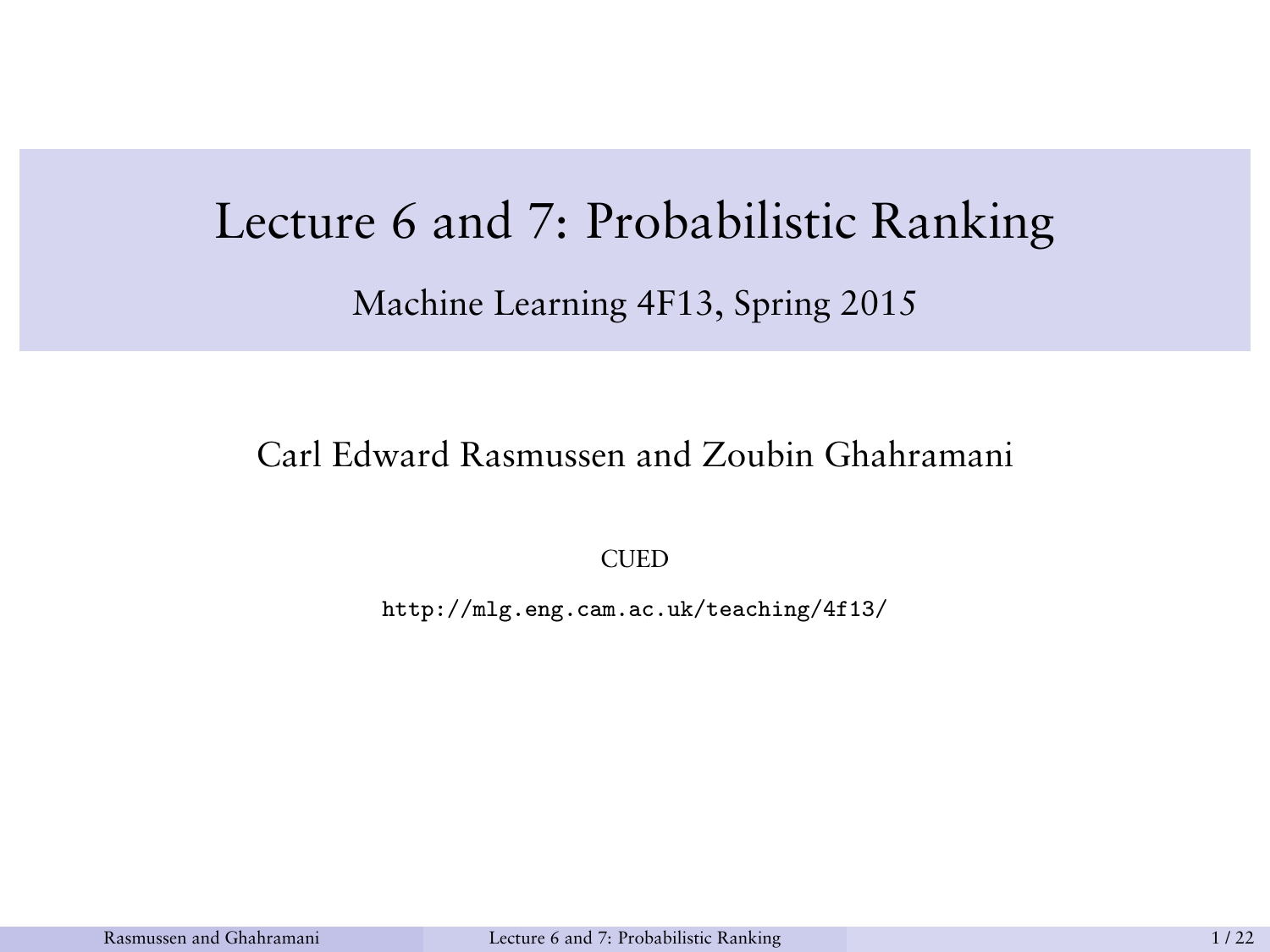## Motivation for ranking







- Competition is central to our lives. It is an innate biological trait, and the driving principle of many sports.
- In the Ancient Olympics (700 BC), the winners of the events were admired and immortalised in poems and statues.
- Today in pretty much every sport there are player or team rankings. (Football leagues, Poker tournament rankings, etc).
- We are going to focus on one example: *tennis players*, in men singles games.
- We are going to keep in mind the goal of answering the following question: *What is the probability that player 1 defeats player 2?*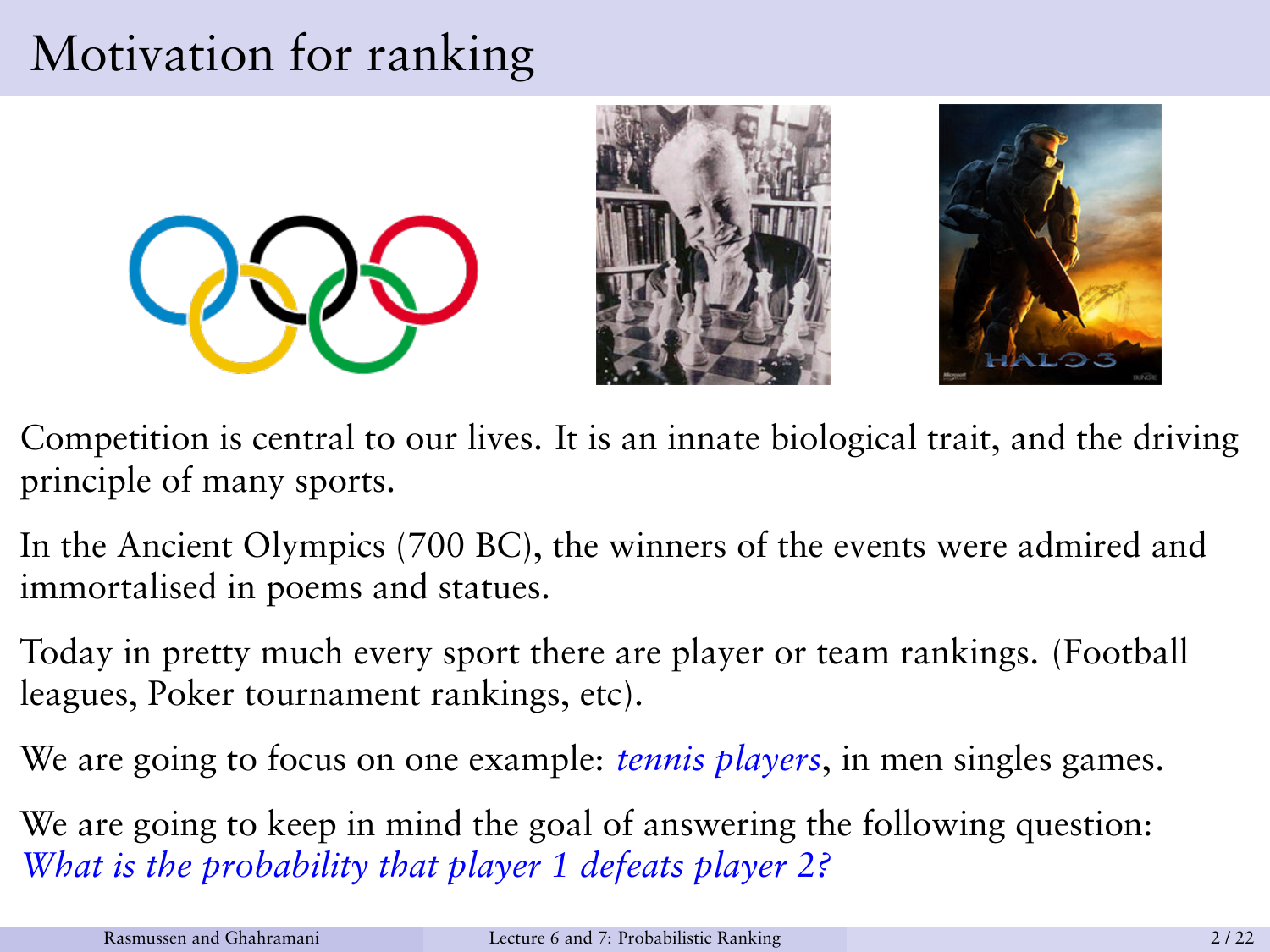## The ATP ranking system for tennis players

#### Men Singles ranking as of 28 December 2011:

| Rank, Name & Nationality        | Points | <b>Tournaments Played</b> |
|---------------------------------|--------|---------------------------|
| 1 Djokovic, Novak (SRB)         | 13,675 | 19                        |
| 2 Nadal, Rafael (ESP)           | 9,575  | 20                        |
| 3 Federer, Roger (SUI)          | 8,170  | 19                        |
| 4 Murray, Andy (GBR)            | 7,380  | 19                        |
| 5 Ferrer, David (ESP)           | 4,880  | 23                        |
| 6 Tsonga, Jo-Wilfried (FRA)     | 4,335  | 25                        |
| 7 Berdych, Tomas (CZE)          | 3,700  | 24                        |
| 8 Fish, Mardy (USA)             | 2,965  | 24                        |
| 9 Tipsarevic, Janko (SRB)       | 2,595  | 28                        |
| 10 Almagro, Nicolas (ESP)       | 2,380  | 27                        |
| 11 Del Potro, Juan Martin (ARG) | 2,315  | 22                        |
| 12 Simon, Gilles (FRA)          | 2,165  | 28                        |
| 13 Soderling, Robin (SWE)       | 2,120  | 22                        |
| 14 Roddick, Andy (USA)          | 1,940  | 20                        |
| 15 Monfils, Gael (FRA)          | 1,935  | 23                        |
| 16 Dolgopolov, Alexandr (UKR)   | 1,925  | 30                        |
| 17 Wawrinka, Stanislas (SUI)    | 1,820  | 23                        |
| 18 Isner, John (USA)            | 1,800  | 25                        |
| 19 Gasquet, Richard (FRA)       | 1,765  | 21                        |
| 20 Lopez, Feliciano (ESP)       | 1,755  | 28                        |

ATP: Association of Tennis Professionals (www.atpworldtour.com)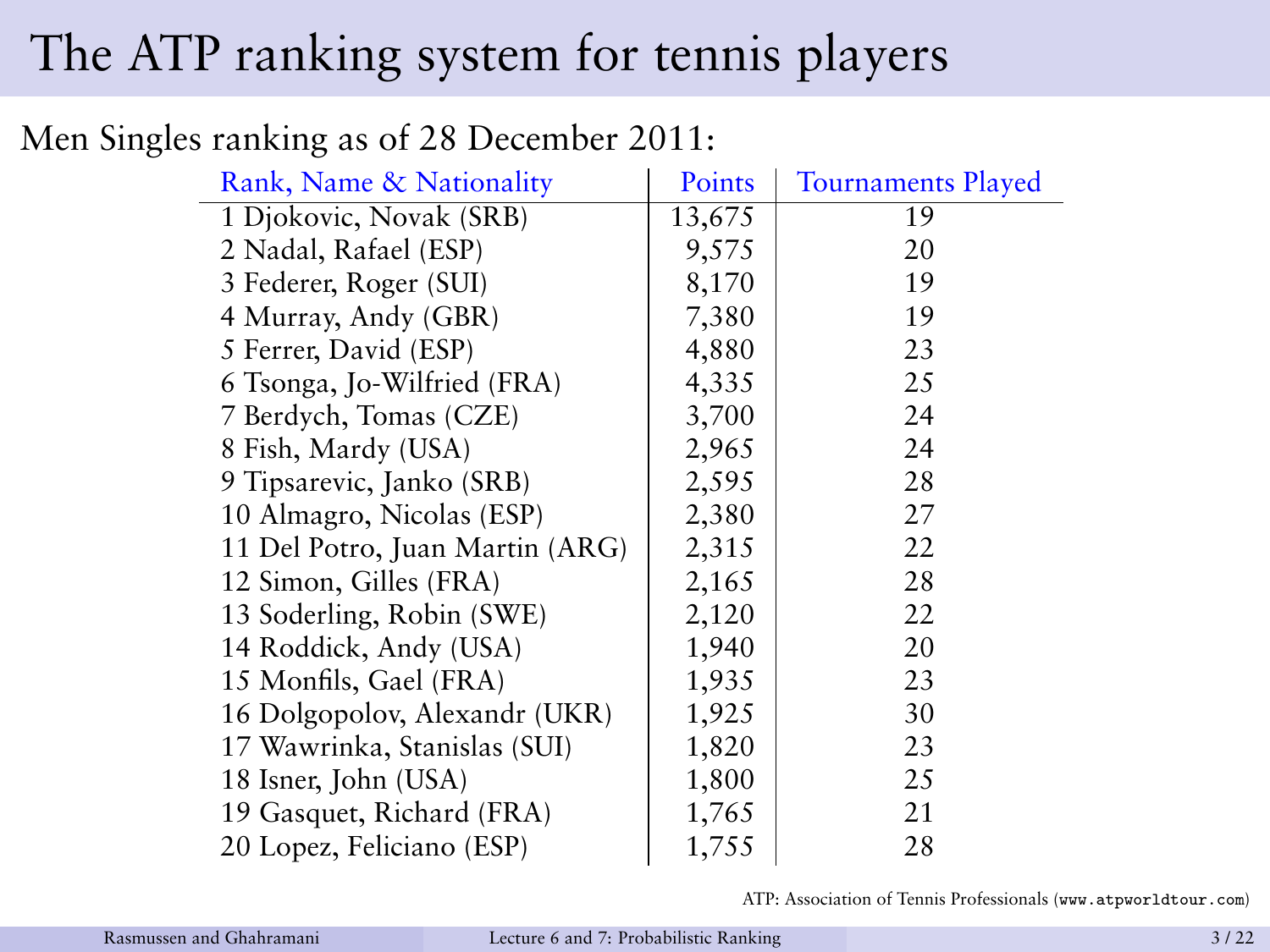## The ATP ranking system explained (to some degree)

- Sum of points from best 18 results of the past 52 weeks.
- Mandatory events: 4 Grand Slams, and 8 Masters 1000 Series events.
- Best 6 results from International Events (4 of these must be 500 events).

|                                | W       | F    | SF  | QF  | R <sub>16</sub> | R32  | R64    | R <sub>128</sub> | Q     |
|--------------------------------|---------|------|-----|-----|-----------------|------|--------|------------------|-------|
| Grand Slams                    | 2000    | 1200 | 720 | 360 | 180             | 90   | 45     | 10               | 25    |
| Barclays ATP World Tour Finals | $*1500$ |      |     |     |                 |      |        |                  |       |
| ATP World Tour Masters 1000    | 1000    | 600  | 360 | 180 | 90              | 45   | 10(25) | (10)             | (1)25 |
| <b>ATP 500</b>                 | 500     | 300  | 180 | 90  | 45              | (20) |        |                  | (2)20 |
| ATP 250                        | 250     | 150  | 90  | 45  | 20              | (5)  |        |                  | (3)12 |
| Challenger $125,000 + H$       | 125     | 75   | 45  | 25  | 10              |      |        |                  |       |
| Challenger 125,000             | 110     | 65   | 40  | 20  | 9               |      |        |                  | 5     |
| Challenger 100,000             | 100     | 60   | 35  | 18  | 8               |      |        |                  | 5     |
| Challenger 75,000              | 90      | 55   | 33  | 17  | 8               |      |        |                  | 5     |
| Challenger 50,000              | 80      | 48   | 29  | 15  | 7               |      |        |                  | 3     |
| Challenger $35,000 + H$        | 80      | 48   | 29  | 15  | 6               |      |        |                  | 3     |
| Futures** 15,000 +H            | 35      | 20   | 10  | 4   |                 |      |        |                  |       |
| Futures** 15,000               | 27      | 15   | 8   | 3   | 1               |      |        |                  |       |
| Futures** 10,000               | 18      | 10   | 6   | 2   |                 |      |        |                  |       |

#### Points breakdown for all tournament categories (2012):

The Grand Slams are the Australian Open, the French Open, Wimbledon, and the US Open.

The Masters 1000 Tournaments are: Cincinnati, Indian Wells, Madrid, Miami, Monte-Carlo, Paris, Rome, Shanghai, and Toronto.

The Masters 500 Tournaments are: Acapulco, Barcelona, Basel, Beijing, Dubai, Hamburg, Memphis, Rotterdam, Tokyo, Valencia and Washington.

The Masters 250 Tournaments are: Atlanta, Auckland, Bangkok, Bastad, Belgrade, Brisbane, Bucharest, Buenos Aires, Casablanca, Chennai, Delray Beach, Doha, Eastbourne, Estoril, Gstaad, Halle, Houston, Kitzbuhel, Kuala Lumpur, London, Los Angeles, Marseille, Metz, Montpellier, Moscow, Munich, Newport, Nice, Sao Paulo, San Jose, 's-Hertogenbosch, St. Petersburg, Stockholm, Stuttgart, Sydney, Umag, Vienna, Vina del Mar, Winston-Salem, Zagreb and Dusseldorf.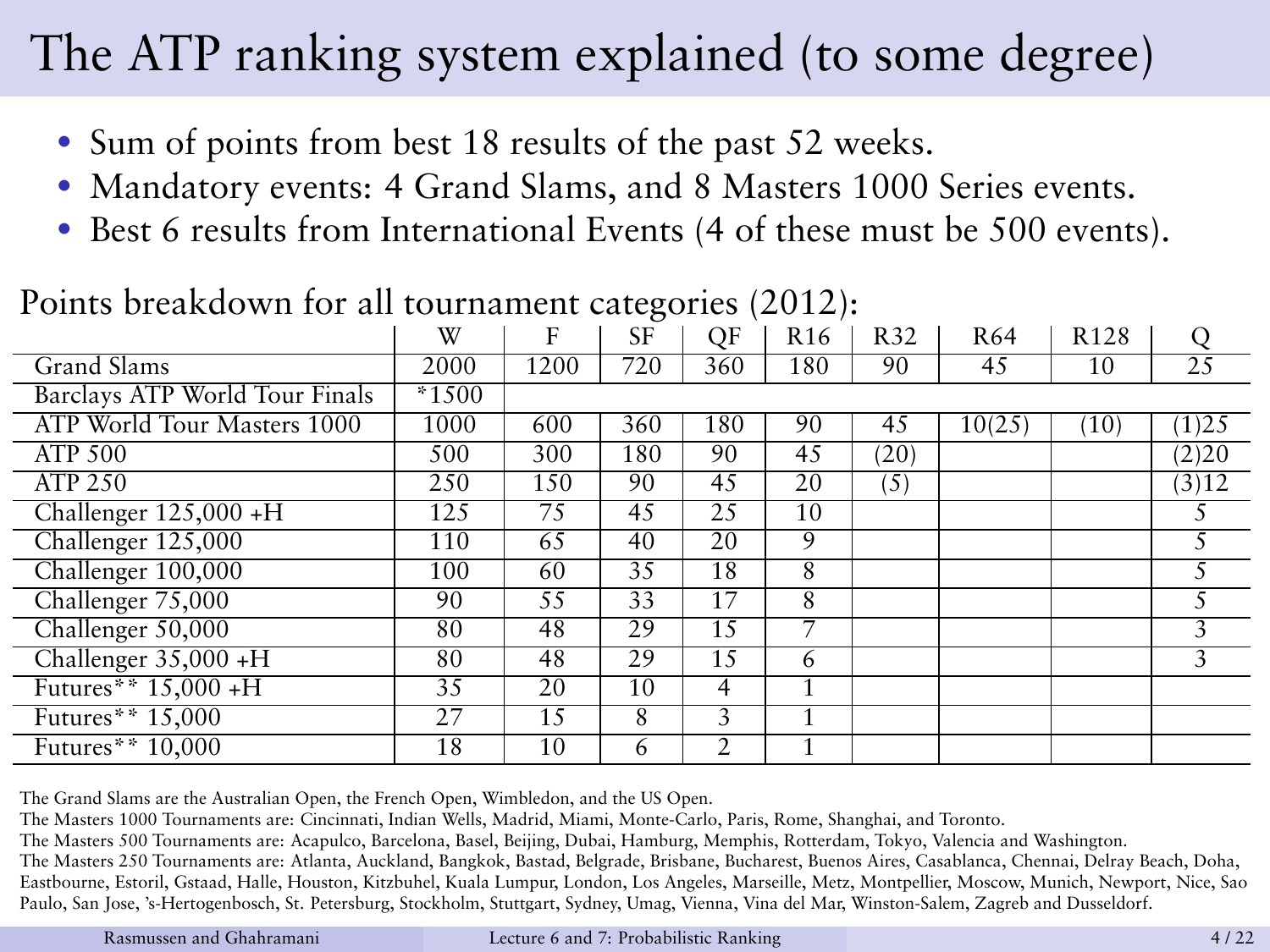## A laundry list of objections and open questions

| Rank, Name & Nationality | Points |
|--------------------------|--------|
| 1 Djokovic, Novak (SRB)  | 13,675 |
| 2 Nadal, Rafael (ESP)    | 9,575  |
| 3 Federer, Roger (SUI)   | 8,170  |
| 4 Murray, Andy (GBR)     | 7,380  |

Some questions:

- Is a player ranked higher than another more likely to win?
- What is the probability that Nadal defeats Djokovic?
- *How much would you (rationally) bet on Nadal?*

And some concerns:

- The points system ignores who you played against.
- 6 out of the 18 tournaments don't need to be common to two players.

Other examples: Premier League. Meaningless intermediate results throughout the season: doesn't say whom you played and whom you didn't!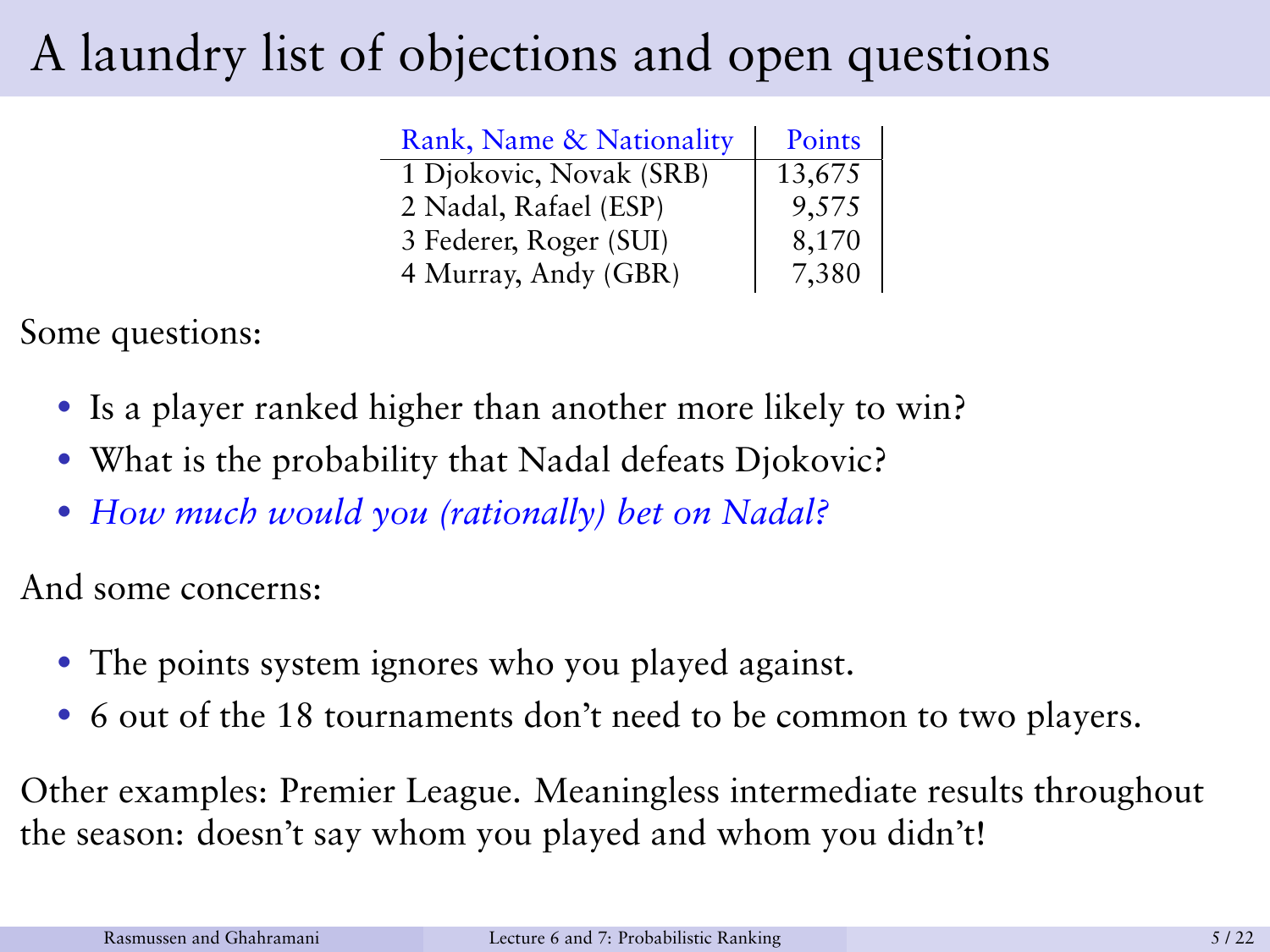## Towards a probabilistic ranking system

What we really want is to infer is a player's *skill*.

- Skills must be comparable: a player of higher skill is more likely to win.
- We want to do probabilistic inference of players' skills.
- We want to be able to compute the probability of a game outcome.

A generative model for game outcomes:

**1** Take two tennis players with known *skills* ( $w_i \in \mathbb{R}$ )

- Player 1 with skill  $w_1$ .
- Player 2 with skill  $w_2$ .

**2** Compute the difference between the skills of Player 1 and Player 2:

 $s = w_1 - w_2$ 

**3** Add noise (n ∼ N(0, 1)) to account for *performance* inconsistency:

$$
\mathsf{t}=\mathsf{s}+\mathsf{n}
$$

- $\bullet$  The game outcome is given by  $y = sign(t)$ 
	- $y = +1$  means Player 1 wins.
	- $y = -1$  means Player 2 wins.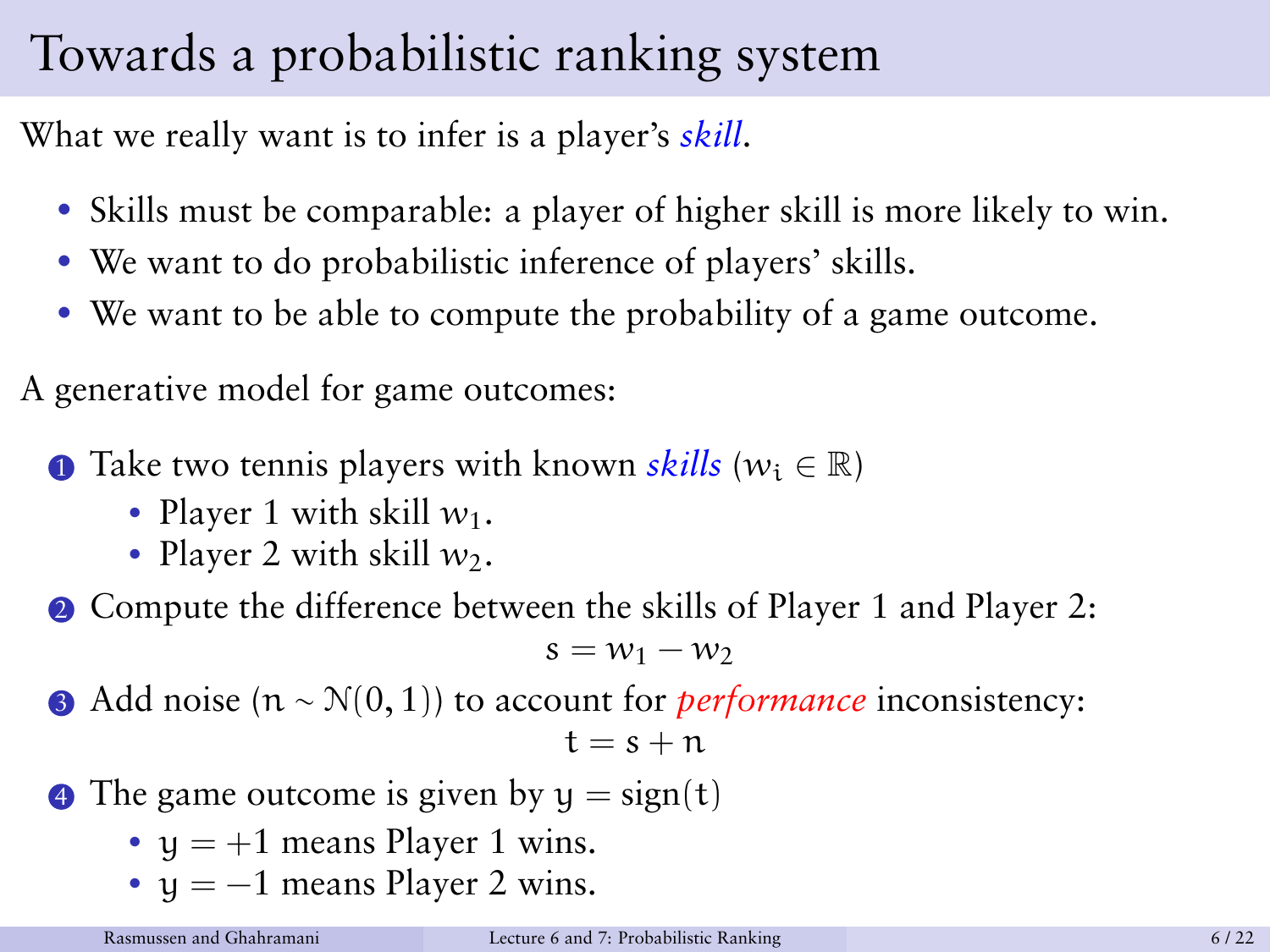### The likelihood in a picture



$$
t = w_1 - w_2 + n
$$
  

$$
p(y|t) = sign(yt) \qquad \Phi(a) = \int_{-\infty}^{a} \mathcal{N}(x; 0, 1) dx
$$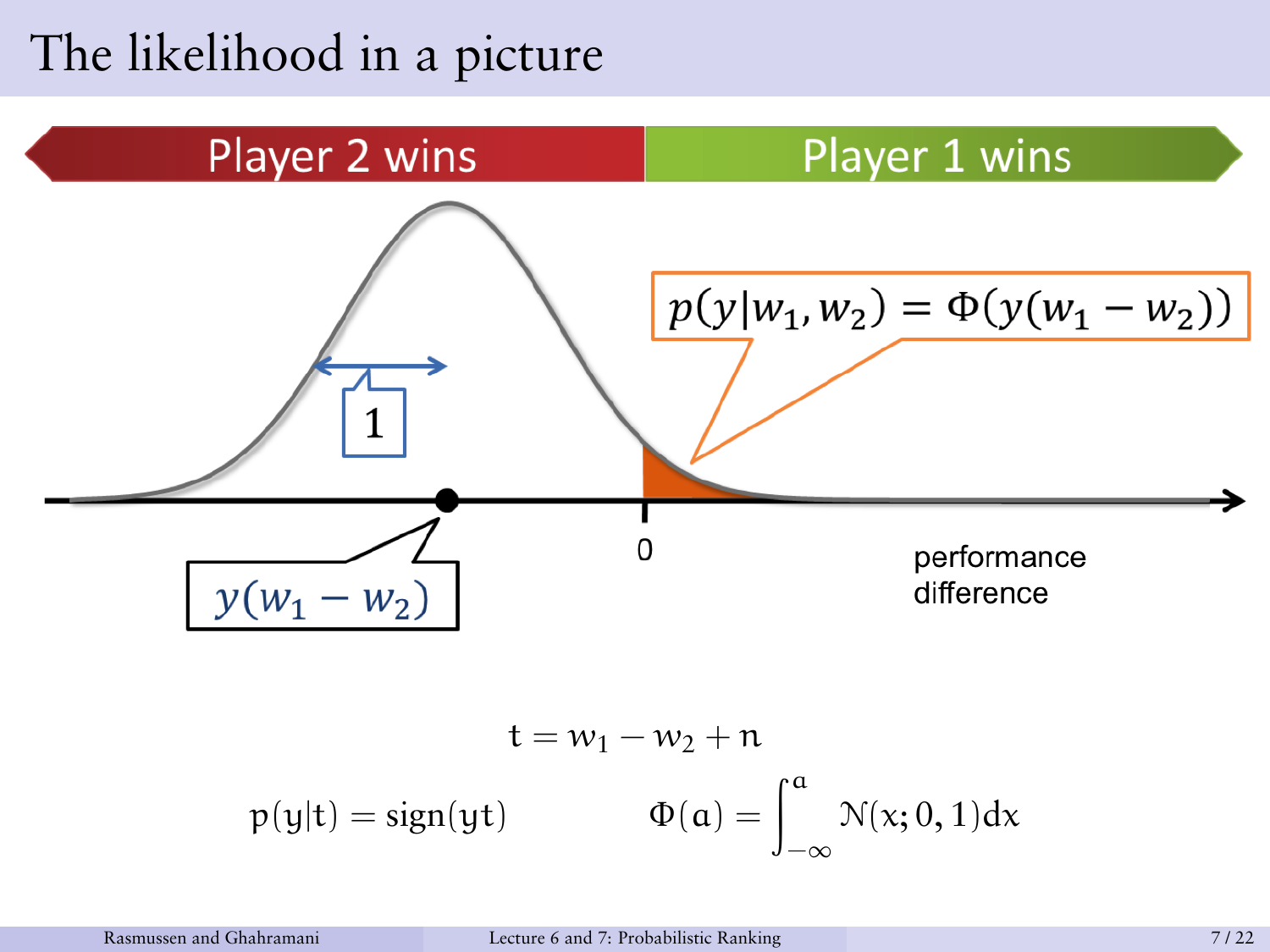### The Likelihood

$$
t = w_1 - w_2 + n
$$
  
\n
$$
y = sign(t)
$$
  
\n
$$
p(y|w_1, w_2) = \iint p(y|t)p(t|s)p(s|w_1, w_2)dsdt = \int p(y|t)p(t|w_1, w_2)dt
$$
  
\n
$$
= \Phi(y(w_1 - w_2)). \qquad \text{(where } \Phi(a) = \int_{-\infty}^{a} \mathcal{N}(x; 0, 1)dx\text{)}
$$

Φ(a) is the Gaussian cumulative distribution function, or 'probit' function.

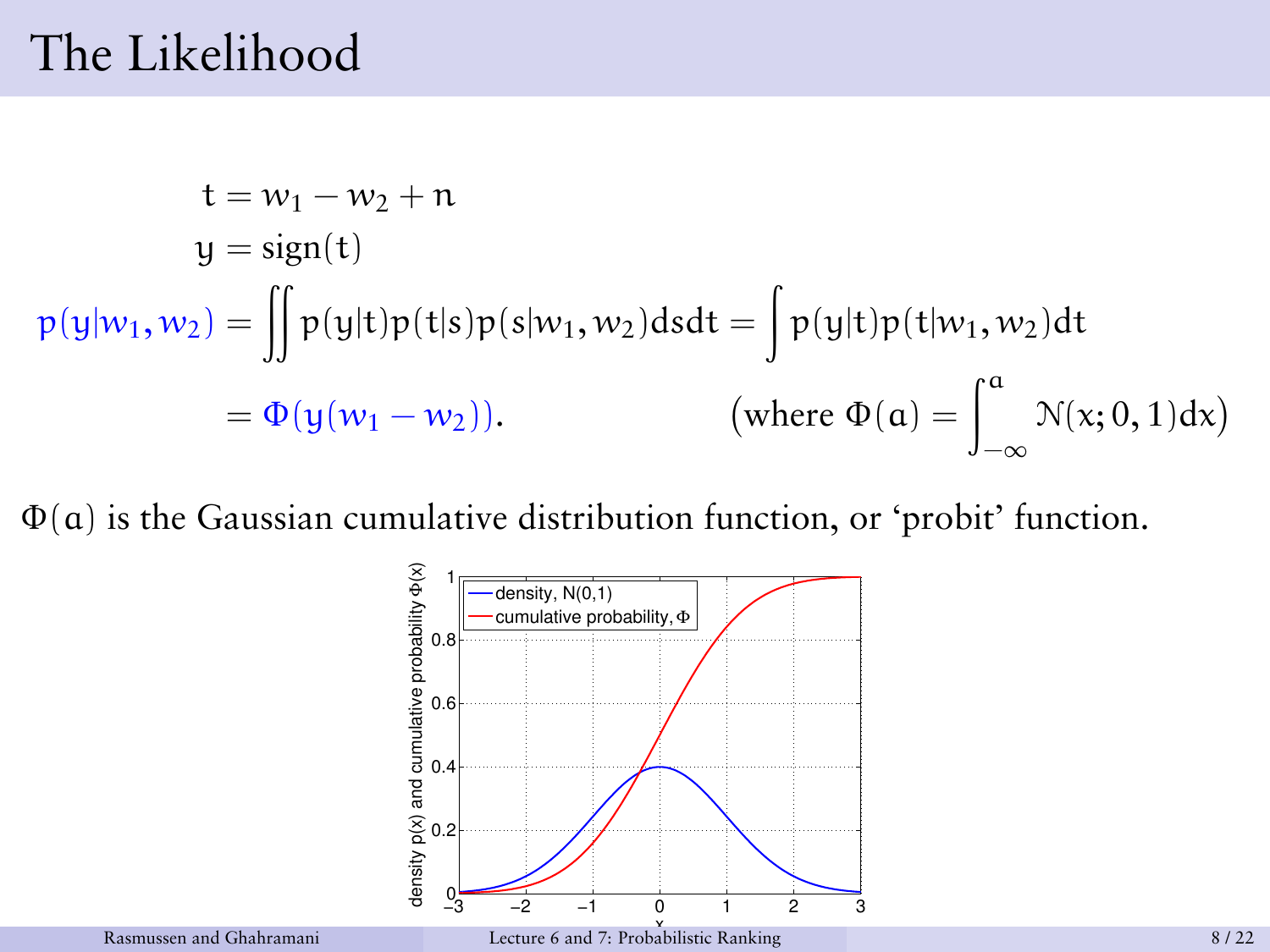## TrueSkill™, a probabilistic skill rating system



•  $w_1$  and  $w_2$  are the skills of Players 1 and 2. We treat them in a Bayesian way:

prior  $p(w_i) = \mathcal{N}(w_i | \mu_i, \sigma_i^2)$ 

- $s = w_1 w_2$  is the *skill difference*.
- t ∼ N(t|s, 1) is the *performance difference*.
- $y = sign(t)$  is the *game outcome*.
- The probability of outcome given skills is:

 $p(y|w_1, w_2) = \iint p(y|t)p(t|s)p(s|w_1, w_2)dsdt$ 

#### likelihood

• The posterior over skills given the game outcome is:

p(w1, w2|y) = p(w1)p(w2)p(y|w1, w2)  $\int \int p(w_1)p(w_2)p(y|w_1, w_2)dw_1dw_2$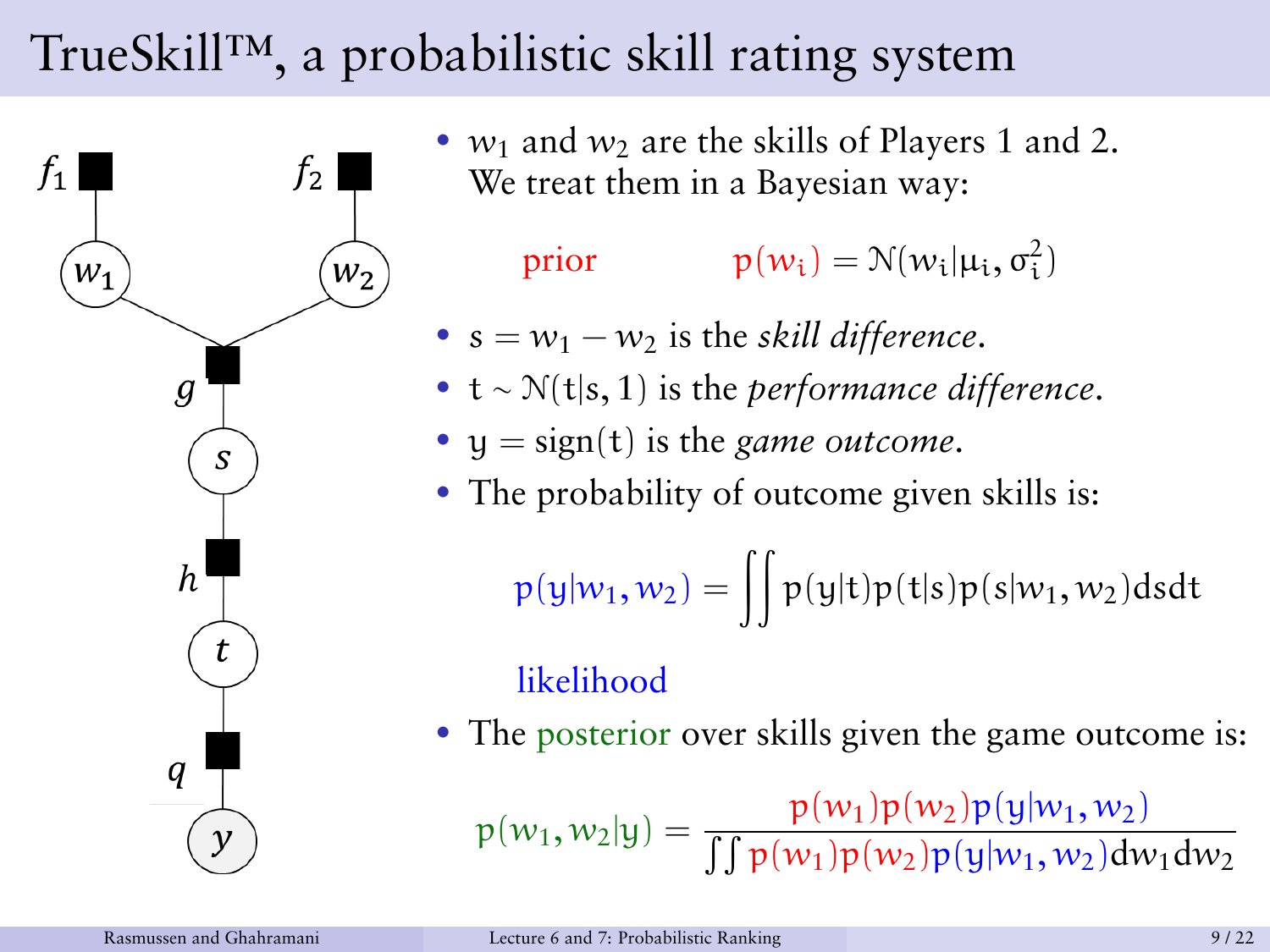### An intractable posterior

The joint posterior distribution over skills does not have a closed form:

$$
p(w_1, w_2|y) = \frac{\mathcal{N}(w_1; \mu_1, \sigma_1^2) \mathcal{N}(w_2; \mu_2, \sigma_2^2) \Phi(y(w_1 - w_2))}{\iint \mathcal{N}(w_1; \mu_1, \sigma_1^2) \mathcal{N}(w_2; \mu_2, \sigma_2^2) \Phi(y(w_1 - w_2)) dw_1 dw_2}
$$

- $w_1$  and  $w_2$  become correlated, the posterior does not factorise.
- The posterior is no longer a Gaussian density function.

The normalising constant of the posterior, the prior over y does have closed form:

$$
p(y) = \iint \mathcal{N}(w_1; \mu_1, \sigma_1^2) \mathcal{N}(w_2; \mu_2, \sigma_2^2) \Phi(y(w_1 - w_2)) dw_1 dw_2 = \Phi\left(\frac{y(\mu_1 - \mu_2)}{\sqrt{1 + \sigma_1^2 + \sigma_2^2}}\right)
$$

This is a *smoother* version of the likelihood  $p(y|w_1, w_2)$ .

*Can you explain why?*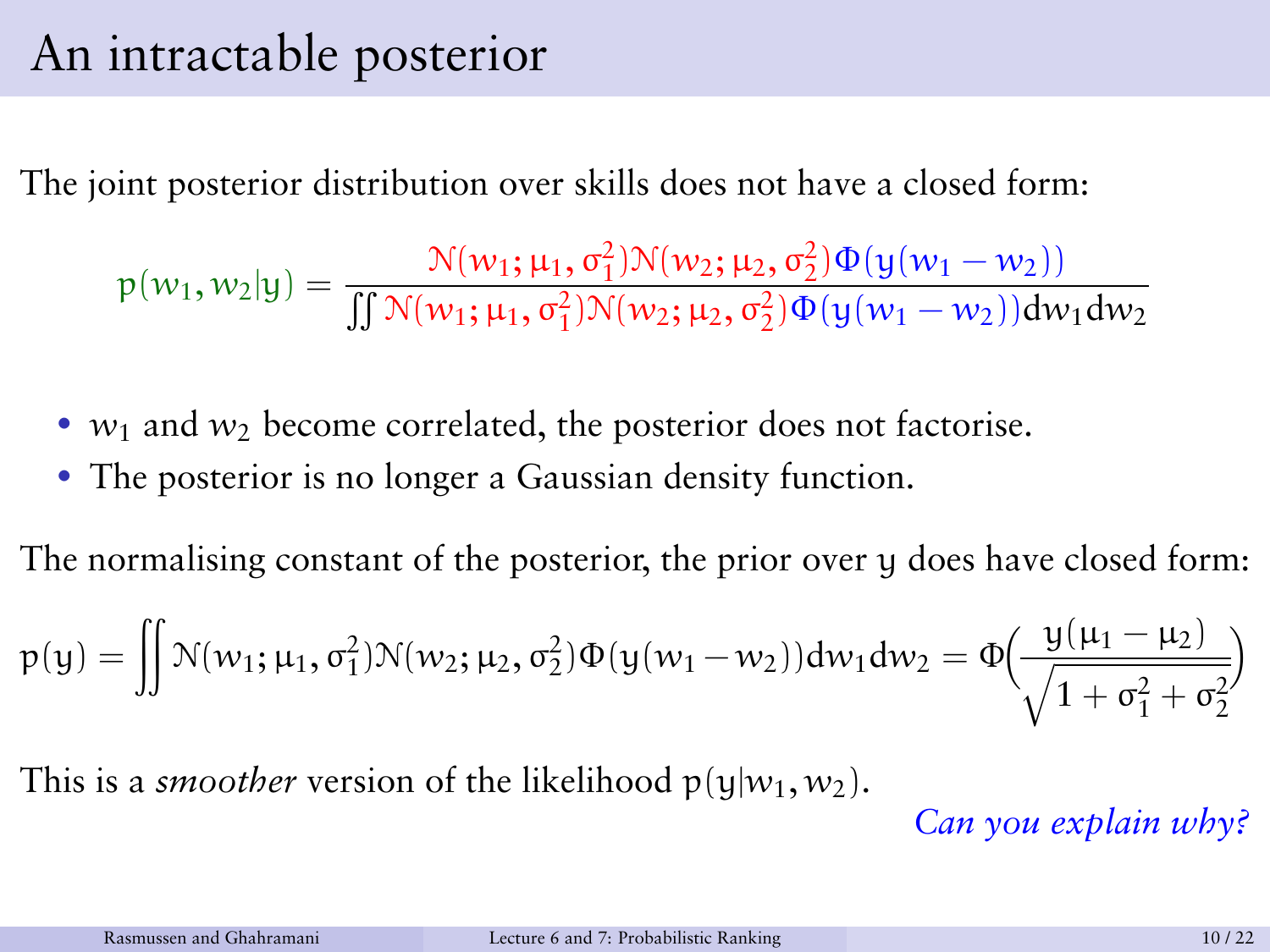## Joint posterior after several games

Each player playes against multiple opponents, possibly multiple times; what does the joint posterior look like?



The combined posterior is difficult to picture.

*How do we do inference with an ugly posterior like that? How do we predict the outcome of a match?*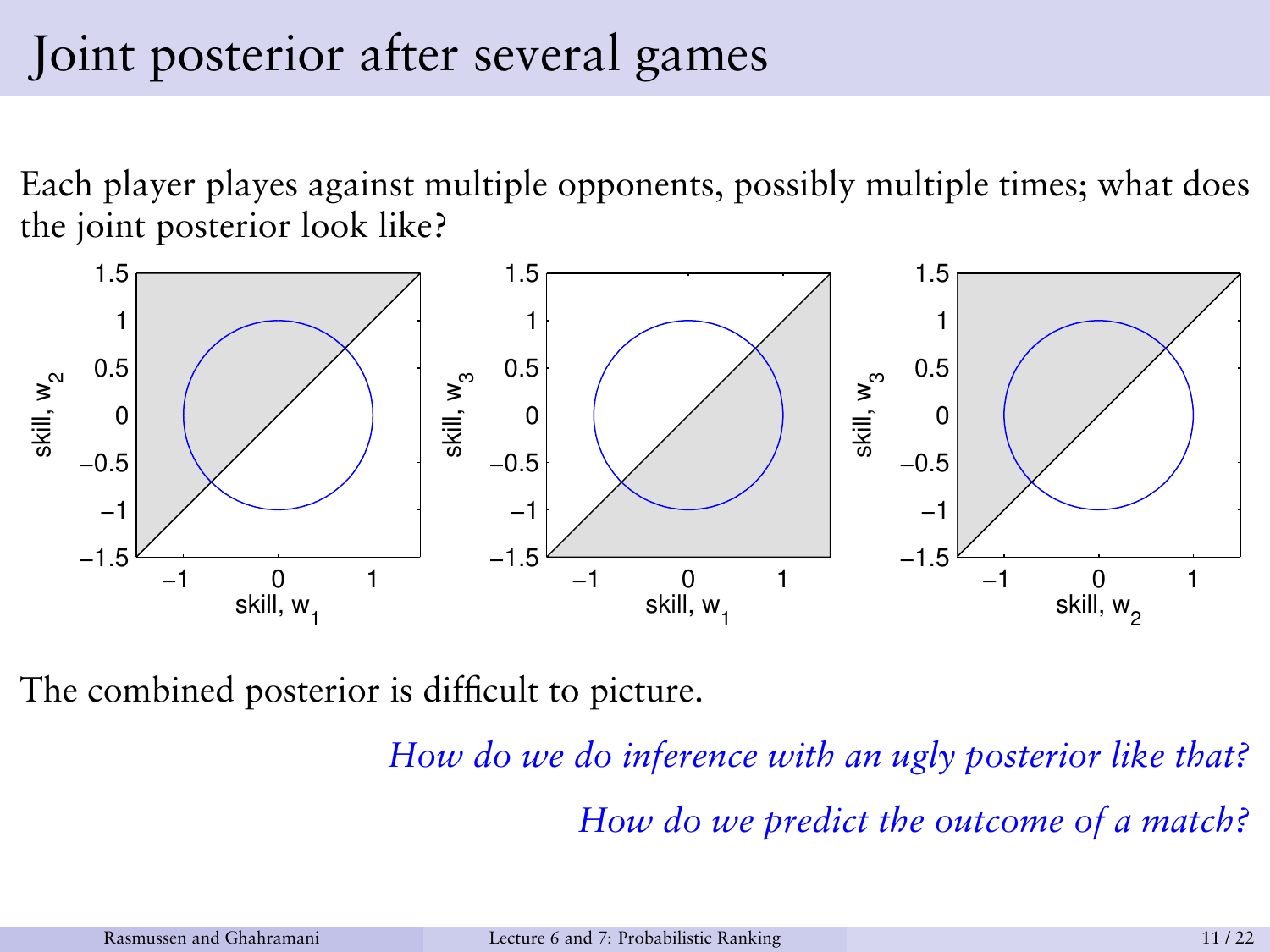### How do we do integrals wrt an intractable posterior?

Approximate expectations of a function  $\phi(\mathbf{x})$  wrt probability  $p(\mathbf{x})$ :

$$
\mathbb{E}_{p(x)}[\varphi(x)] = \bar{\varphi} = \int \varphi(x)p(x)dx, \text{ where } x \in \mathbb{R}^D,
$$

when these are not analytically tractable, and typically  $D \gg 1$ .



Assume that we can evaluate  $\phi(x)$  and  $p(x)$ .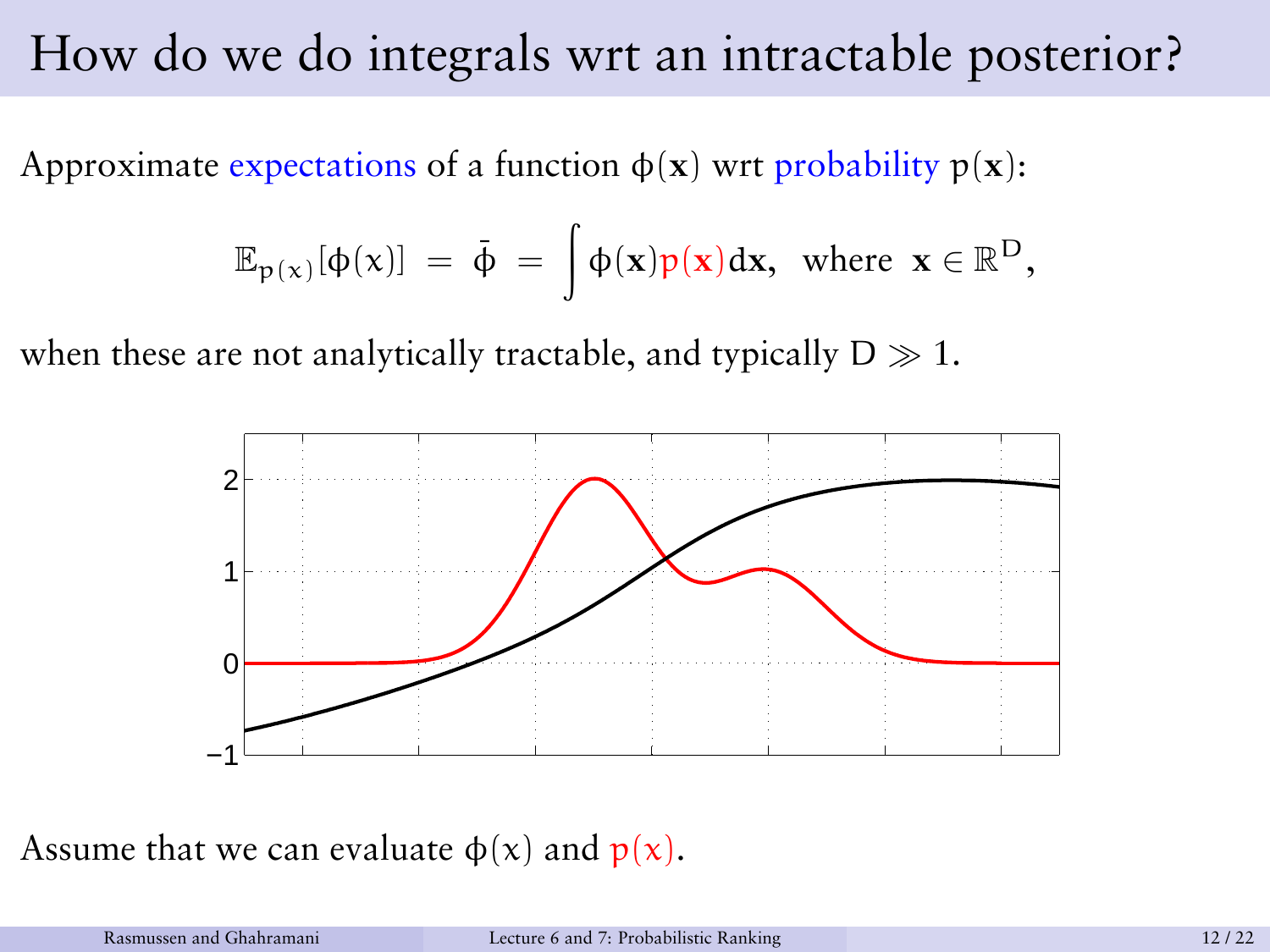#### Numerical integration on a grid

Approximate the integral by a sum of products

$$
\int \varphi(\mathbf{x})p(\mathbf{x})d\mathbf{x} \ \simeq \ \sum_{\tau=1}^T \varphi(\mathbf{x}^{(\tau)})p(\mathbf{x}^{(\tau)})\Delta \mathbf{x},
$$





Problem: the number of grid points required,  $k^D$ , grows exponentially with the dimension D. Practicable only to  $D = 4$  or so.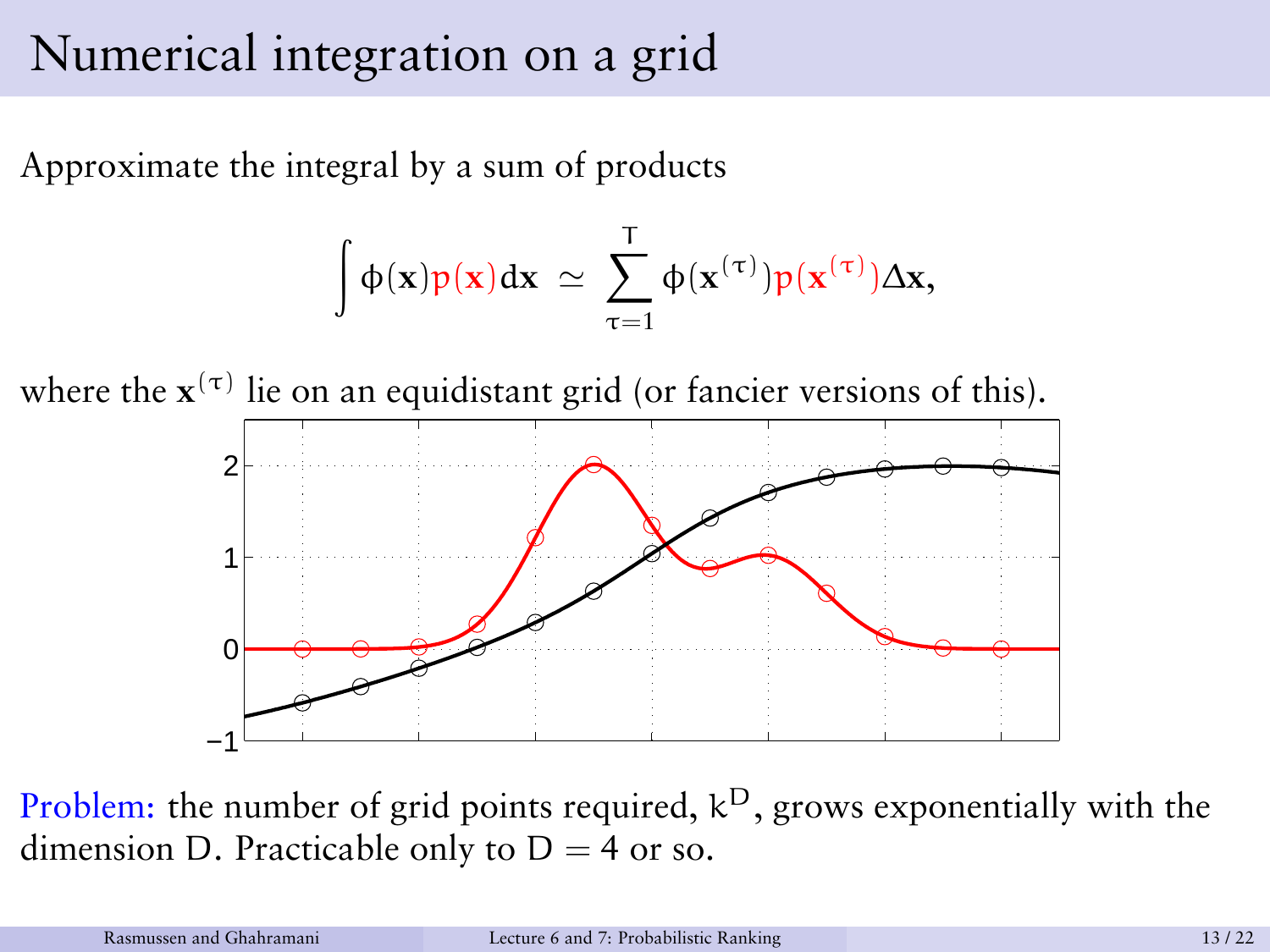### Monte Carlo

The fundamental basis for Monte Carlo approximations is



Under mild conditions,  $\hat{\phi} \rightarrow \mathbb{E}[\phi(\mathbf{x})]$  as  $T \rightarrow \infty$ . For moderate T,  $\hat{\phi}$  may still be a good approximation. In fact it is an *unbiased* estimate with

$$
\mathbb{V}[\hat{\varphi}]\;=\;\frac{\mathbb{V}[\varphi]}{T},\;\;\text{where}\;\;\mathbb{V}[\varphi]\;=\;\int \big(\varphi(x)-\tilde{\varphi}\big)^2 p(x)dx.
$$

Note, that this variance is *independent* of the dimension D of **x**.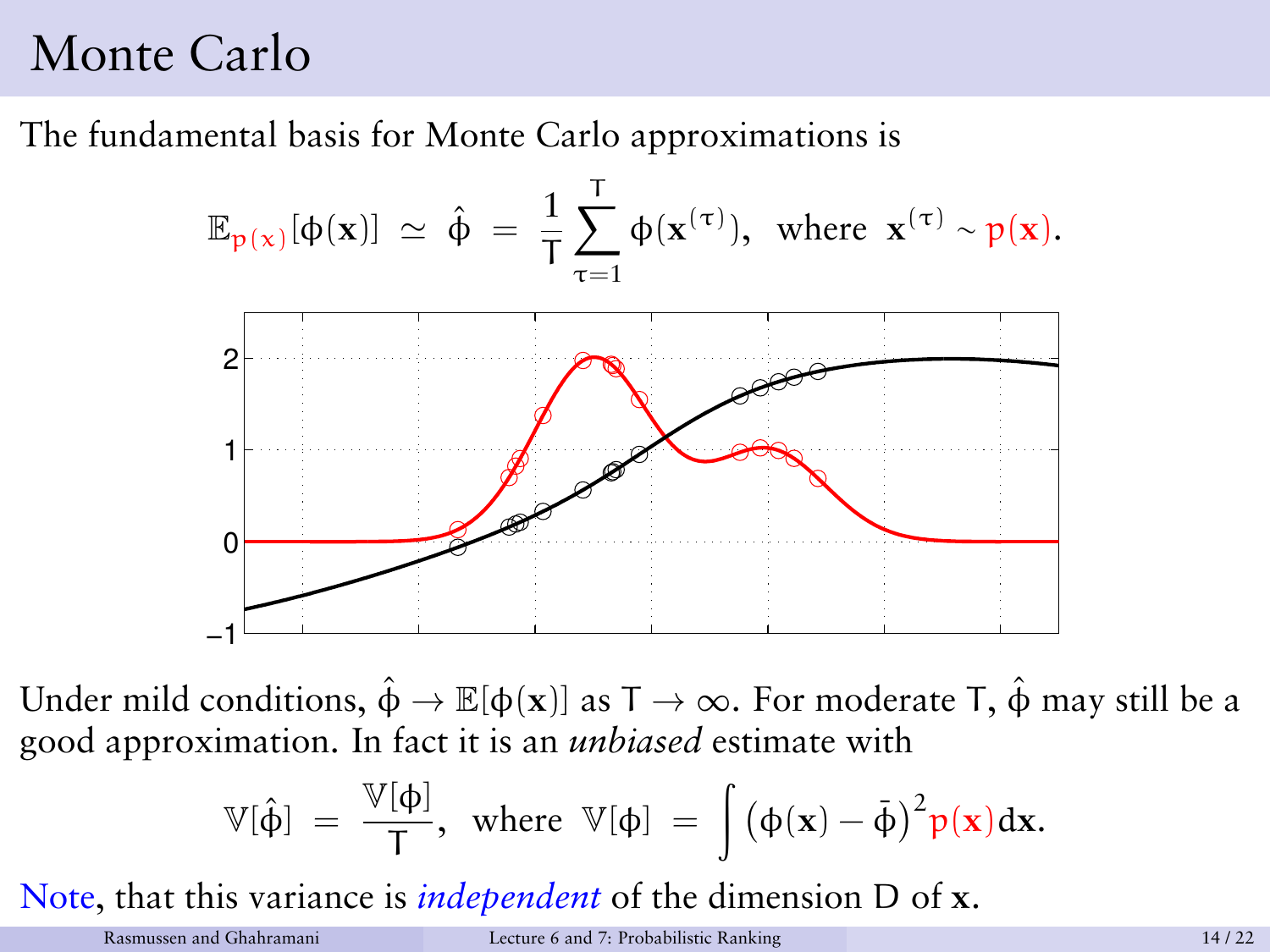## Markov Chain Monte Carlo

This is great, but how do we generate random samples from  $p(x)$ ?

If p(**x**) has a standard form, we may be able to generate *independent* samples.

Idea: could we design a Markov Chain, q(x'|x), which generates (dependent) samples from the desired distribution  $p(x)$ ?

$$
\mathbf{x} \to \mathbf{x}' \to \mathbf{x}'' \to \mathbf{x}''' \to \dots
$$

One such algorithm is called *Gibbs sampling*: for each component i of **x** in turn, sample a new value from the conditional distribution of  $x_i$  given all other variables:

$$
x'_i ~\sim ~ p(x_i|x_1,\ldots,x_{i-1},x_{i+1},\ldots,x_D).
$$

It can be shown, that this will eventually generate dependent samples from the joint distribution  $p(x)$ .

Gibbs sampling reduces the task of sampling from a joint distribution, to sampling from a sequence of univariate conditional distributions.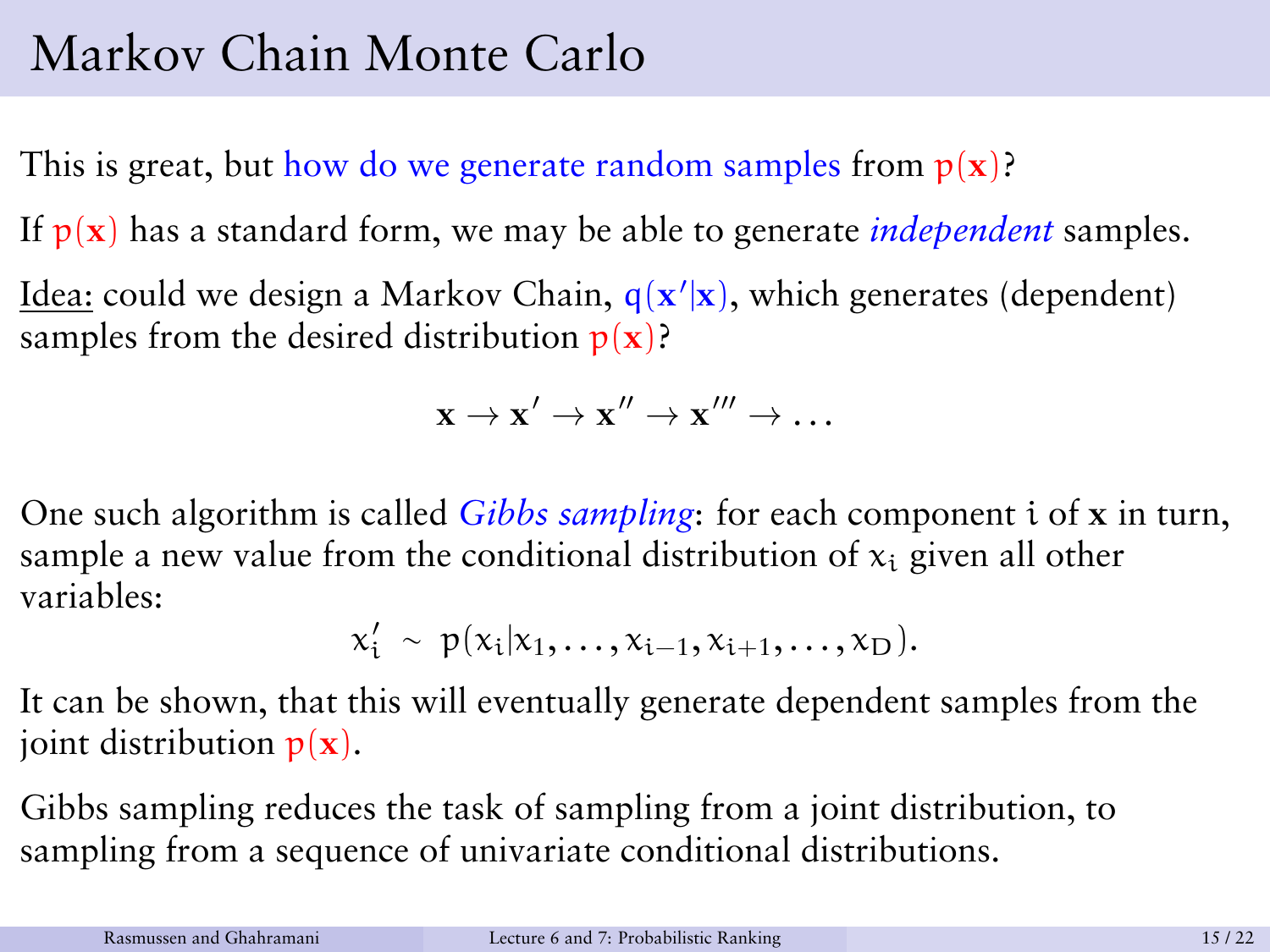### Gibbs sampling example: Multivariate Gaussian

20 iterations of Gibbs sampling on a bivariate Gaussian; both conditional distributions are Gaussian.



#### Notice that strong correlations can slow down Gibbs sampling.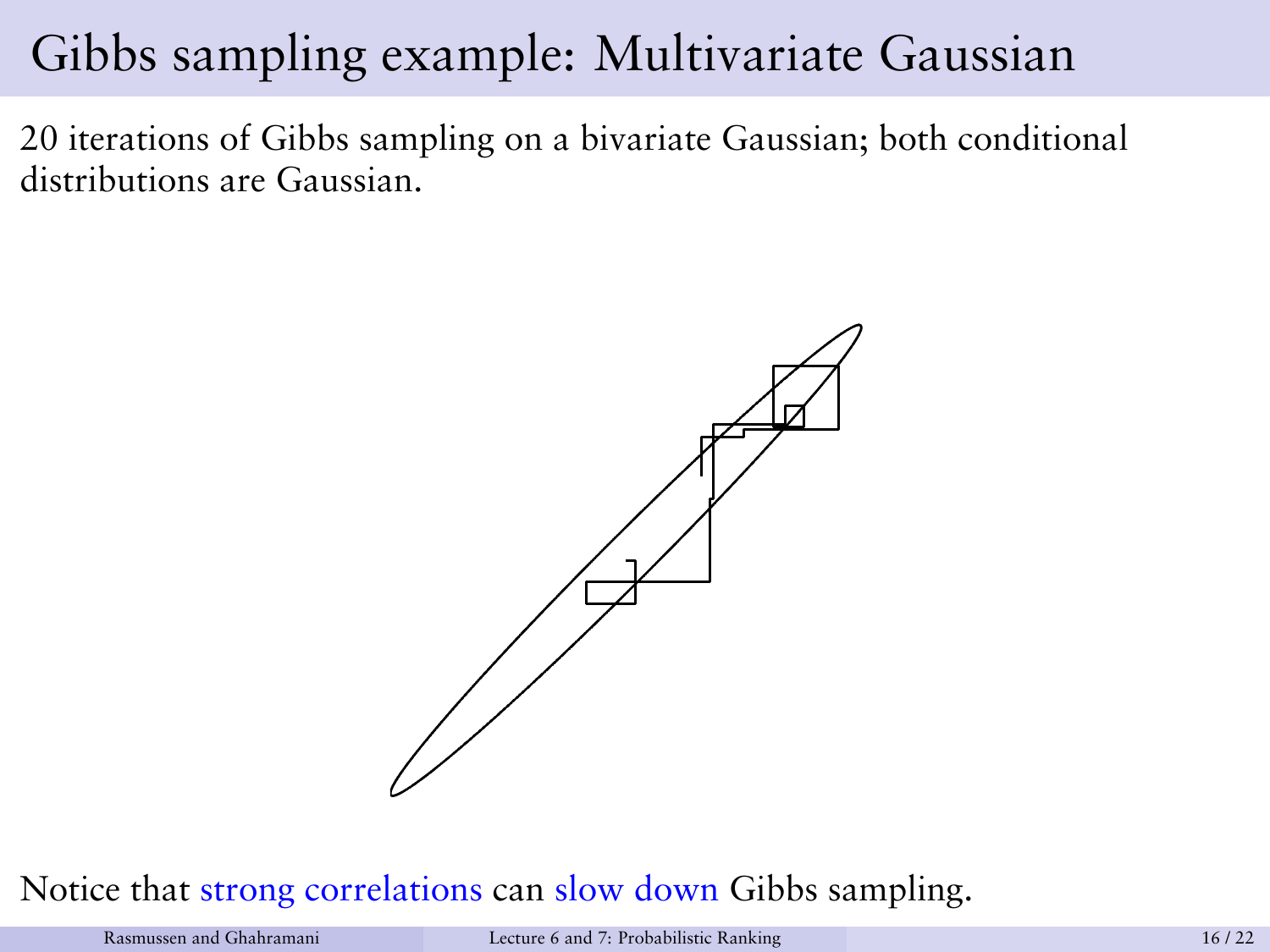- Gibbs sampling is a parameter free algorithm, applicable if we know how to sample from the conditional distributions.
- **Main disadvantage:** depending on the target distribution, there may be very strong correlations between consecutive samples.
- To get less dependence, Gibbs sampling is often run for a long time, and the samples are thinned by keeping only every 10th or 100th sample.
- It is often challenging to judge the *effective correlation length* of a Gibbs sampler. Sometimes several Gibbs samplers are run from different starting points, to compare results.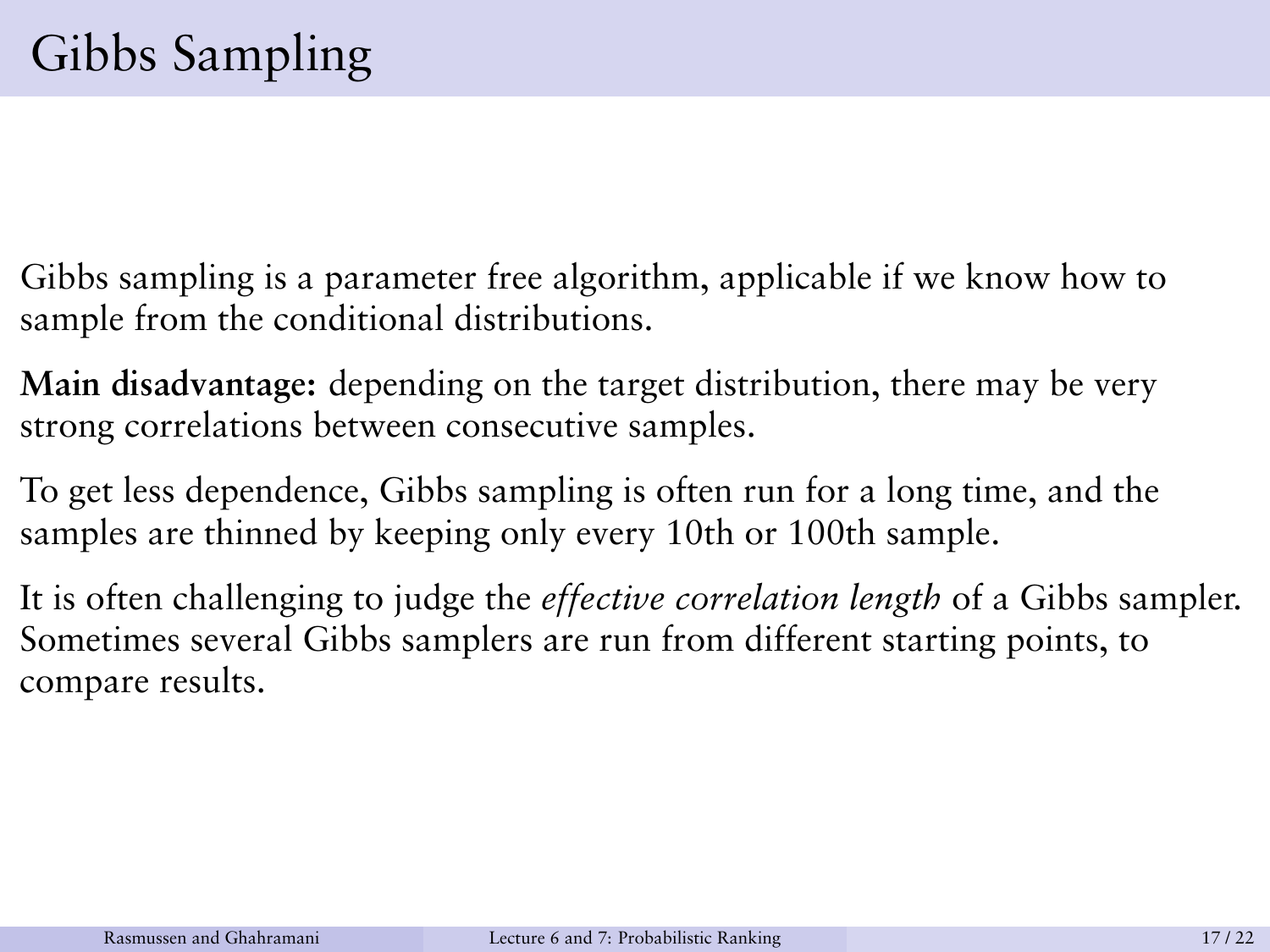## Gibbs sampling for the TrueSkill model

We have  $g = 1, \ldots, G$  games where  $I_q$ : id of Player 1 and  $J_g$ : id of Player 2. The outcome of game g is  $y_q = +1$  if  $I_q$  wins,  $y_q = -1$  if  $J_q$  wins.

Gibbs sampling alternates between sampling skills  $\mathbf{w} = [w_1, \dots, w_M]^\top$ conditional on fixed performance differences  $\mathbf{t} = [t_1, \dots, t_N]^\top,$  and sampling  $\mathbf{t}$ conditional on fixed **w**.

- **1** Initialise **w**, e.g. from the prior  $p(\mathbf{w})$ .
- <sup>2</sup> Sample the *performance differences* from their conditional posteriors

$$
p(t_g|w_{I_g},w_{J_g},y_g) \,\propto\, \delta(y_g - \text{sign}(t_g)) \mathcal{N}(t_g;w_{I_g} - w_{J_g}, 1)
$$

<sup>3</sup> Jointly sample the *skills* from the conditional posterior

$$
p(\mathbf{w}|\mathbf{t}, \mathbf{y}) = \underbrace{p(\mathbf{w}|\mathbf{t})}_{\mathcal{N}(\mathbf{w}; \boldsymbol{\mu}, \boldsymbol{\Sigma})} \propto \underbrace{p(\mathbf{w})}_{\mathcal{N}(\mathbf{w}; \boldsymbol{\mu}_0, \boldsymbol{\Sigma}_0)} \prod_{g=1}^{G} \underbrace{p(\mathbf{t}_g | \boldsymbol{w}_{I_g}, \boldsymbol{w}_{J_g})}_{\propto \mathcal{N}(\mathbf{w}; \boldsymbol{\mu}_g, \boldsymbol{\Sigma}_g)}
$$

**4** Go back to step 2.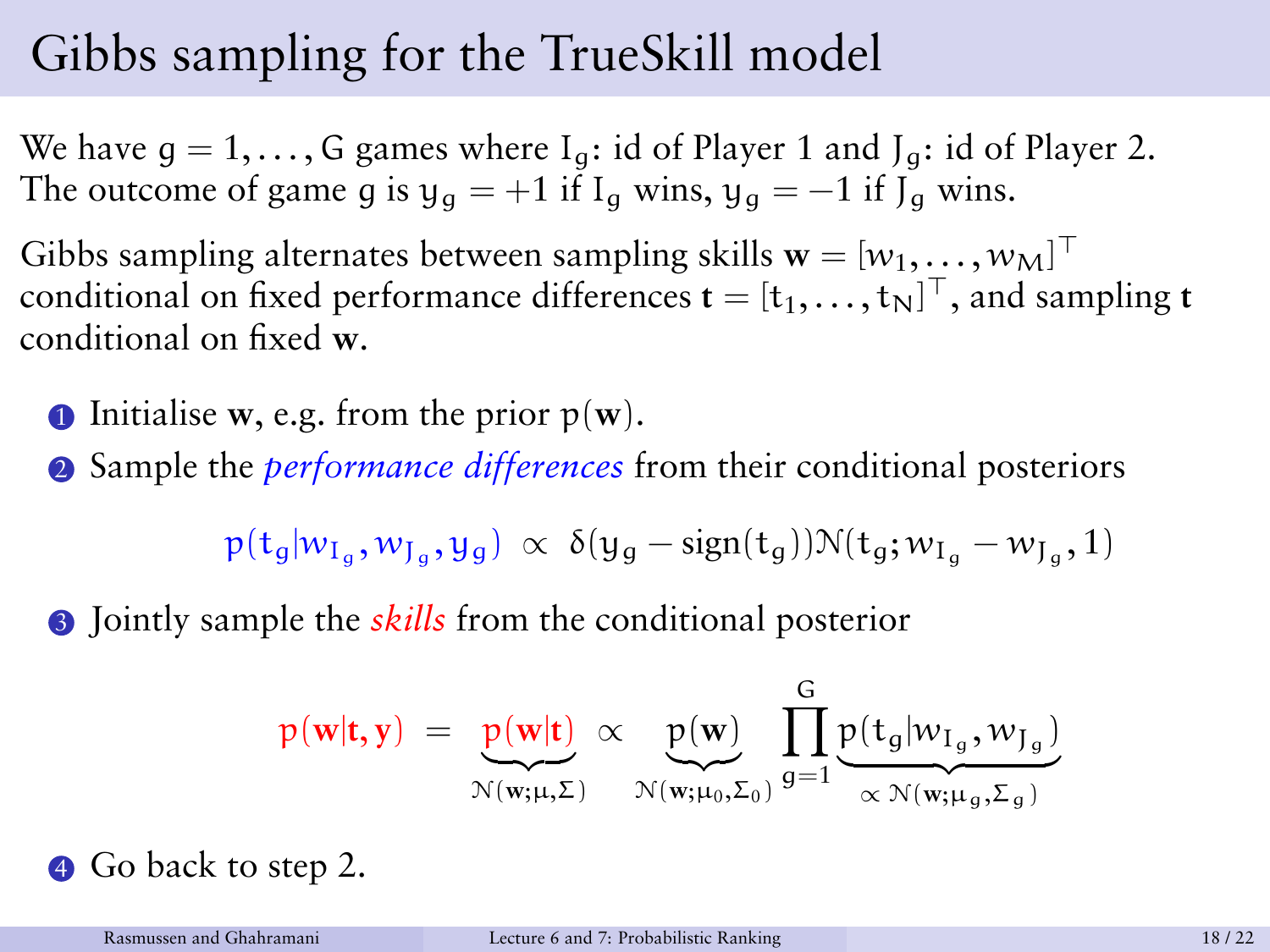#### Gaussian identities

The distribution for the performance is both Gaussian in  $t_q$  and proportional to a Gaussian in **w**

$$
p(t_g|w_{I_g}, w_{J_g}) \propto \exp\left(-\frac{1}{2}(w_{I_g} - w_{J_g} - t_g)^2\right) \n\propto \mathcal{N}\left(-\frac{1}{2}\left(\frac{w_{I_g} - \mu_1}{w_{J_g} - \mu_2}\right)^{\top}\left[\begin{array}{cc}1 & -1 \\-1 & 1\end{array}\right]\left(\begin{array}{c}w_{I_g} - \mu_1 \\w_{J_g} - \mu_2\end{array}\right)\right)
$$

with  $\mu_1 - \mu_2 = t_q$ . Notice that

$$
\left[\begin{array}{cc}1&-1\\-1&1\end{array}\right]\left(\begin{array}{c}\mu_1\\\mu_2\end{array}\right)=\left(\begin{array}{c}t_g\\-t_g\end{array}\right)
$$

Remember that for products of Gaussians precisions add up, and means weighted by precisions (natural parameters) also add up:

$$
\mathcal{N}(\mathbf{w}; \boldsymbol{\mu_{a}}, \boldsymbol{\Sigma_{a}}) \mathcal{N}(\mathbf{w}; \boldsymbol{\mu_{b}}, \boldsymbol{\Sigma_{b}}) = z_{c} ~ \mathcal{N}\big(\mathbf{w}; \boldsymbol{\mu_{c}}, \boldsymbol{\Sigma_{c}}\big)
$$

where  $\Sigma_c^{-1} = \Sigma_a^{-1} + \Sigma_b^{-1}$  and  $\mu_c = \Sigma_c (\Sigma_a^{-1} \mu_a + \Sigma_b^{-1} \mu_b)$ .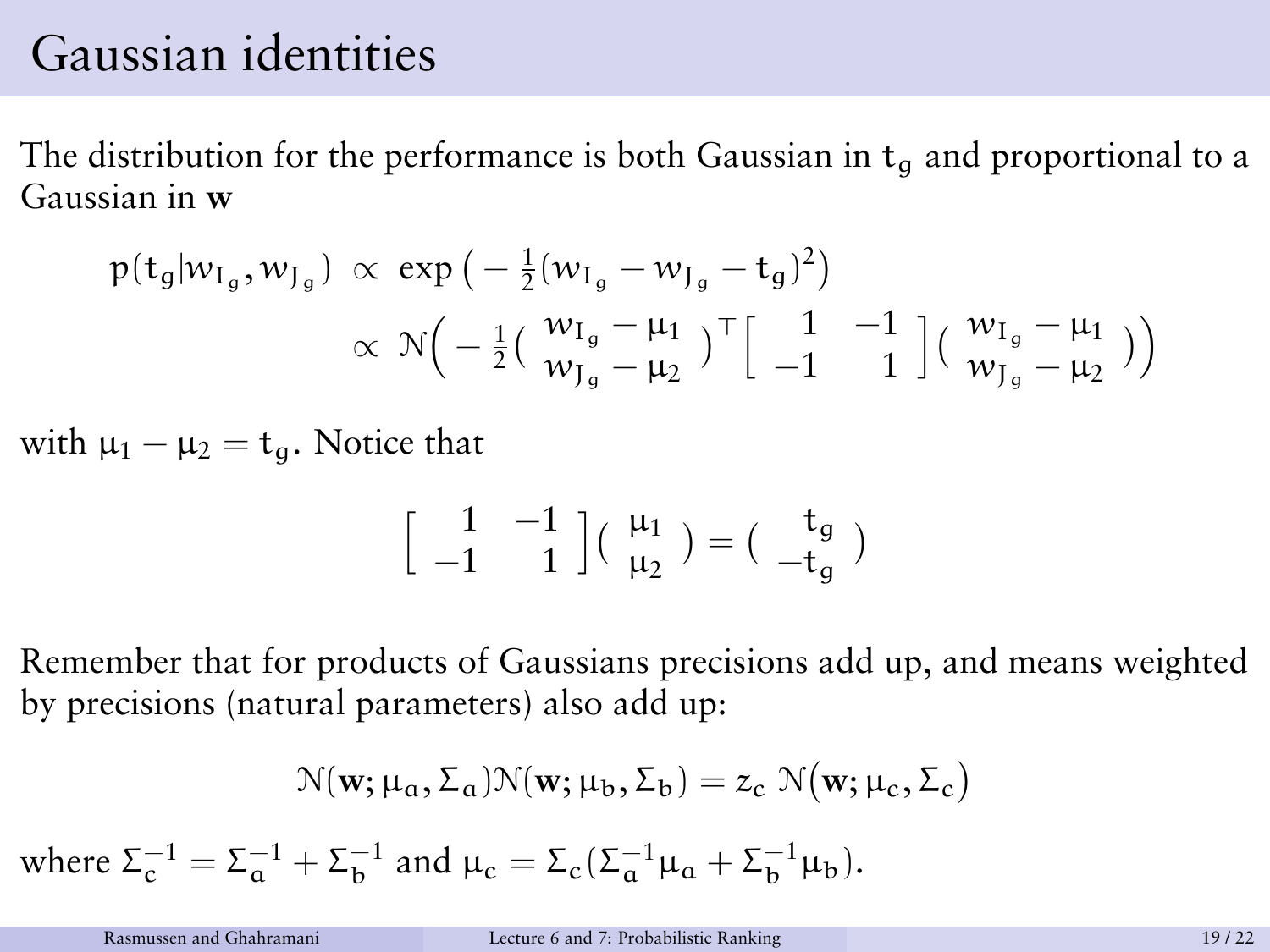### Conditional posterior over skills given performances

We can now compute the covariance and the mean of the conditional posterior.

$$
\Sigma^{-1} = \Sigma_0^{-1} + \underbrace{\sum_{g=1}^G \Sigma_g^{-1}}_{\tilde{\Sigma}^{-1}} \qquad \mu = \Sigma \big( \Sigma_0^{-1} \mu_0 + \underbrace{\sum_{g=1}^G \Sigma_g^{-1} \mu_g}_{\tilde{\mu}} \big),
$$

where each game precision  $\Sigma_g^{-1}$  contain only 4 non-zero entries. The combined precision is:

$$
\begin{aligned} [\tilde{\Sigma}^{-1}]_{ii} &= \sum_{g=1}^{G} \delta(i - I_g) + \delta(i - J_g) \\ [\tilde{\Sigma}^{-1}]_{i \neq j} &= -\sum_{g=1}^{G} \delta(i - I_g) \delta(j - J_g) + \delta(i - J_g) \delta(j - I_g), \end{aligned}
$$

and for the mean we have

$$
\tilde{\mu}_i \ = \ \sum_{g=1}^G t_g \big( \delta(i-I_g) - \delta(i-J_g) \big).
$$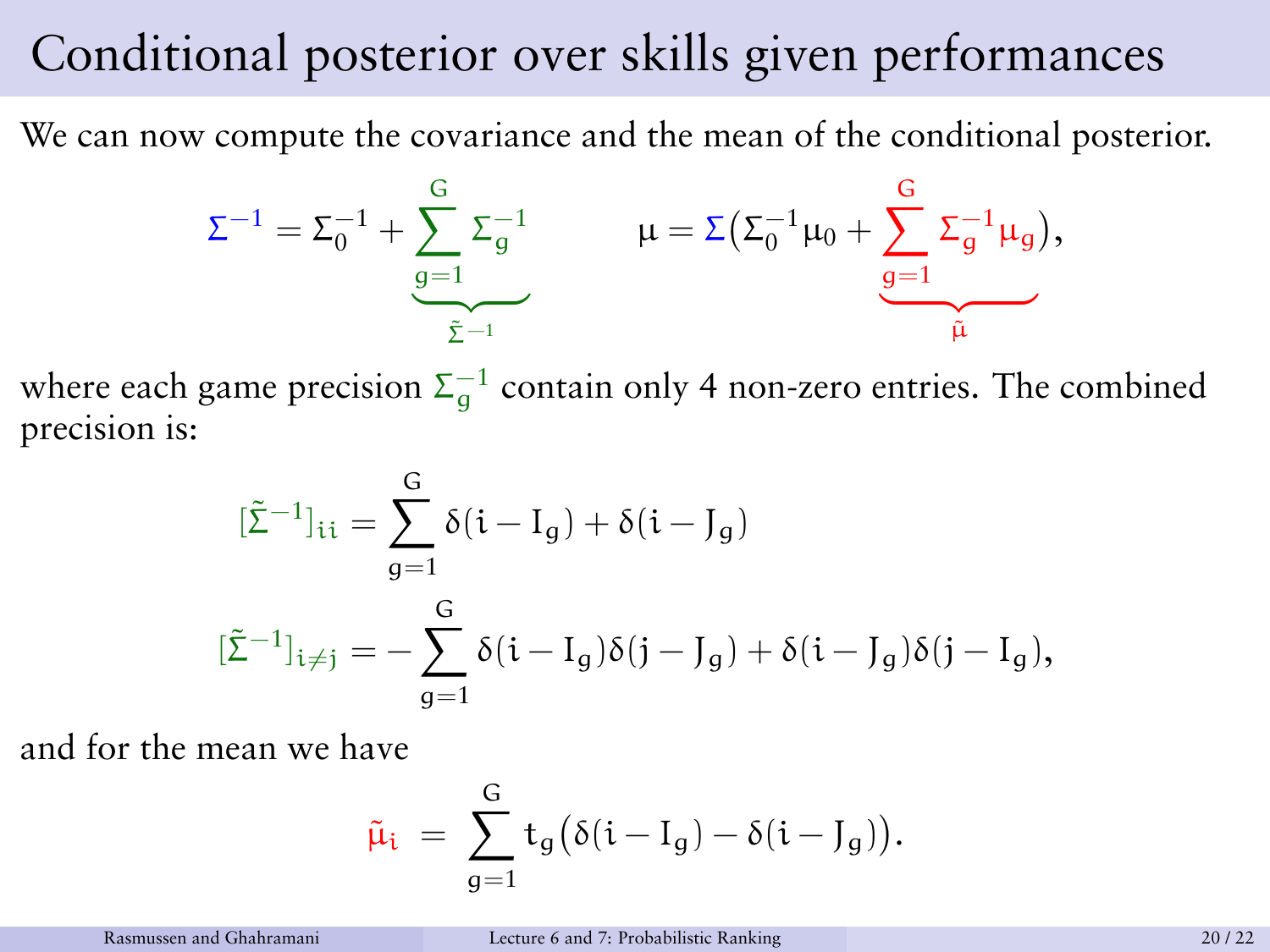we have derived the conditional distribution for the performance differences in game q and for the skills. These are:

- the posterior conditional performance difference for  $t<sub>a</sub>$  is a univariate truncated Gaussian. How can we sample from it?
	- by rejection sampling from a Gaussian, or
	- by the inverse transformation method (passing a uniform on an interval through the inverse cumulative distribution function).
- the conditional skills can be sampled jointly form the corresponding Gaussian (using the cholesky factorization of the covariance matrix).

Once samples have been drawn from the posterior, these can be used to make predictions for game outcomes, using the generative model.

*How would you do this?*